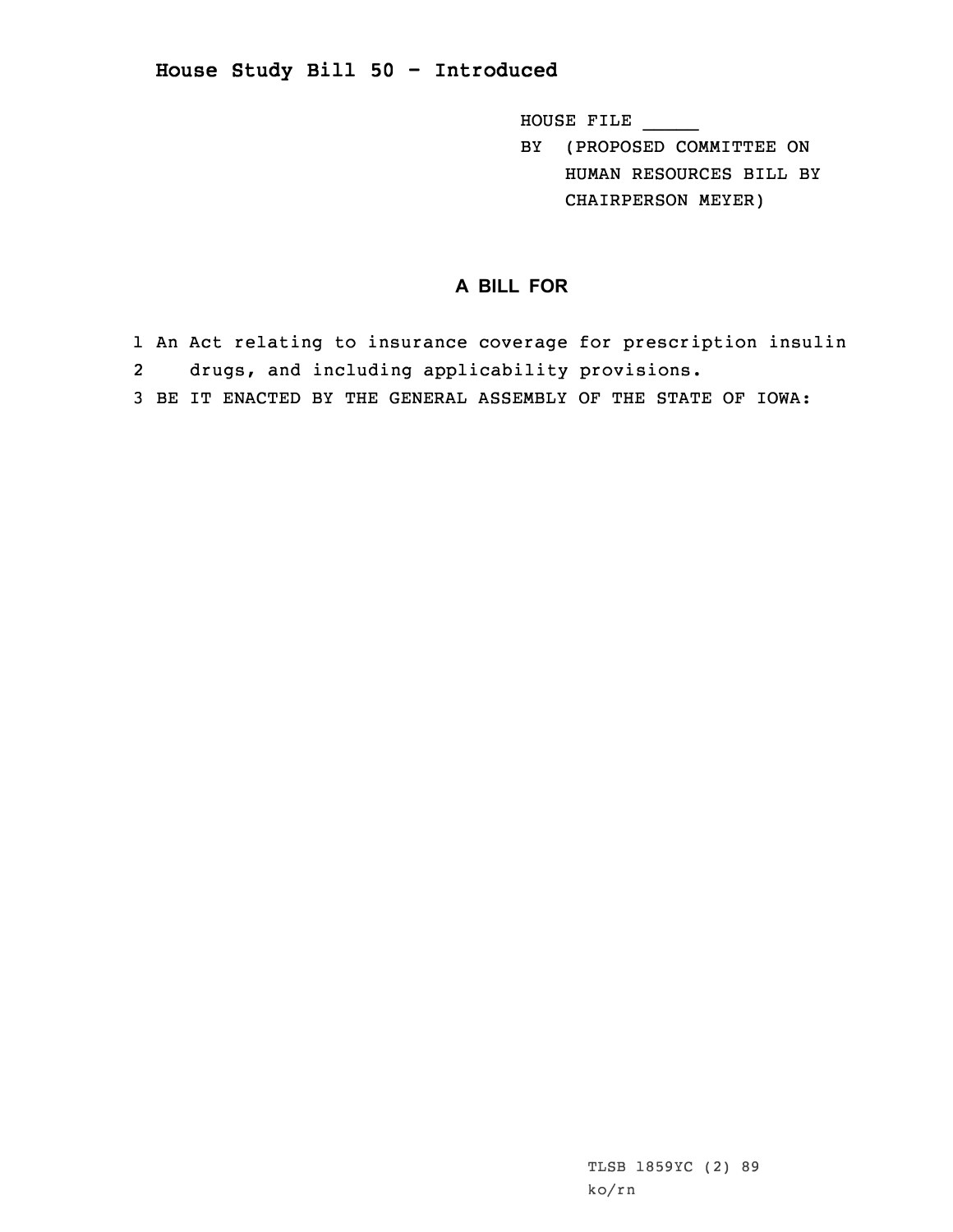1 Section 1. NEW SECTION. **514C.18A Prescription insulin drugs** 2 **—— coverage.**

3 1. As used in this section, unless the context otherwise 4 requires:

 *a. "Cost-sharing"* means any coverage limit, copayment, coinsurance, deductible, or other out-of-pocket expense obligation imposed on <sup>a</sup> covered person by <sup>a</sup> policy, contract, or plan providing for third-party payment or prepayment of health or medical expenses.

 *b. "Covered person"* means <sup>a</sup> policyholder, subscriber, or other person participating in <sup>a</sup> policy, contract, or plan that provides for third-party payment or prepayment of health or medical expenses.

14 *c. "Health care professional"* means the same as defined in 15 section 514J.102.

 *d. "Prescription insulin drug"* means <sup>a</sup> prescription drug that contains insulin, is used to treat diabetes, that has been prescribed as medically necessary by <sup>a</sup> covered person's health care professional, and is <sup>a</sup> benefit covered by the covered person's policy, contract, or plan.

21 2. Notwithstanding the uniformity of treatment requirements of section 514C.6, <sup>a</sup> policy, contract, or plan providing for third-party payment or prepayment of health or medical expenses that provides coverage for prescription drugs shall cap the total amount of cost-sharing that <sup>a</sup> covered person is required to pay per prescription filled to an amount not to exceed one hundred dollars for up to <sup>a</sup> thirty-one-day supply of at least one type of each of the following:

29 *a.* Rapid-acting prescription insulin drugs.

30 *b.* Short-acting prescription insulin drugs.

31 *c.* Intermediate-acting prescription insulin drugs.

32 *d.* Long-acting prescription insulin drugs.

33 3. Nothing in this section shall be construed to prohibit 34 <sup>a</sup> policy, contract, or plan providing for third-party payment 35 or prepayment of health or medical expenses from reducing <sup>a</sup>

-1-

LSB 1859YC (2) 89  $ko/rn$  1/3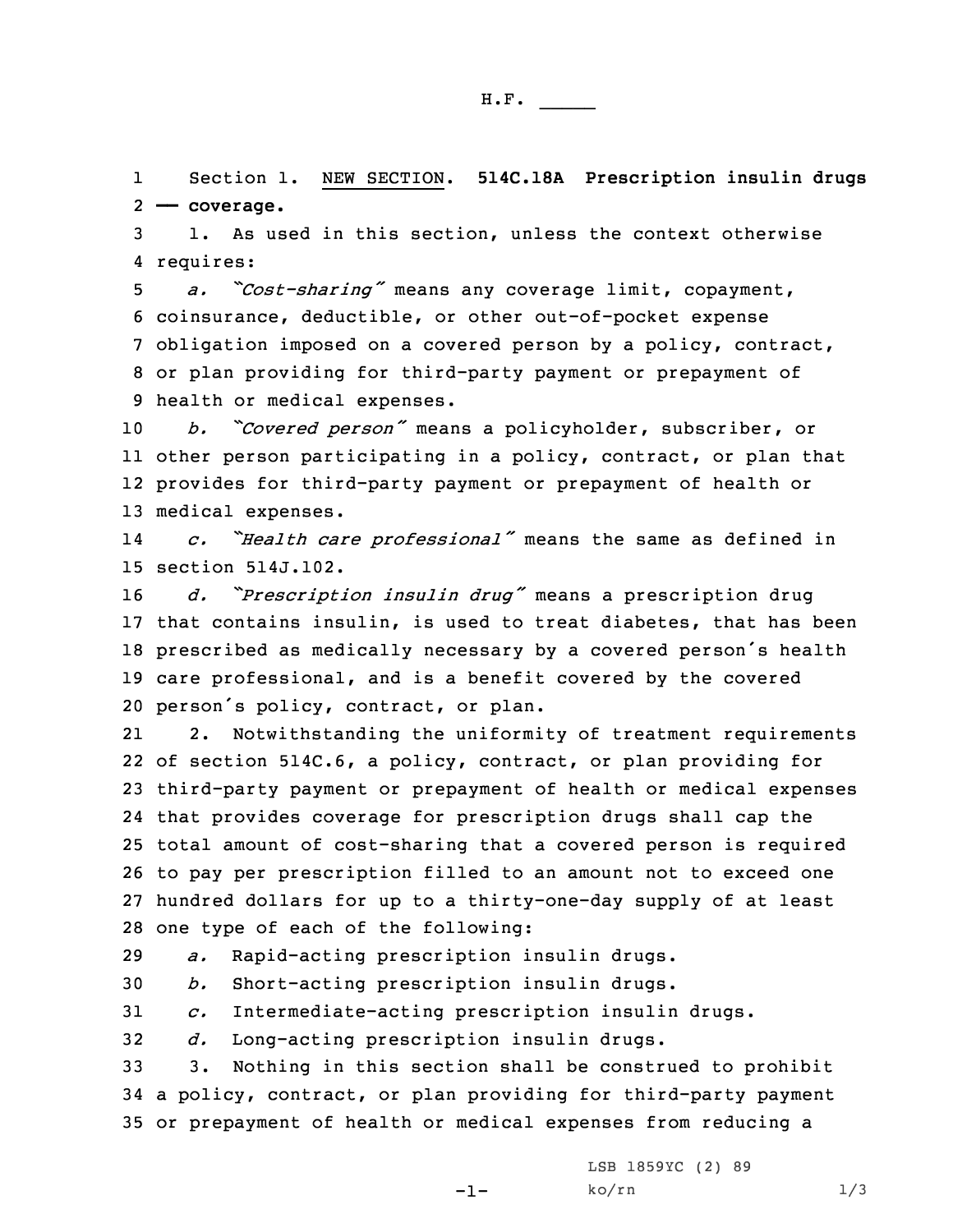1 covered person's cost-sharing obligation by an amount greater 2 than the amount specified pursuant to subsection 2.

3 4. *a.* This section shall apply to the following classes of 4 third-party payment provider contracts, policies, or plans:

5 (1) Individual or group accident and sickness insurance 6 providing coverage on an expense-incurred basis.

7 (2) An individual or group hospital or medical service 8 contract issued pursuant to chapter 509, 514, or 514A.

9 (3) An individual or group health maintenance organization 10 contract regulated under chapter 514B.

11 (4) <sup>A</sup> plan established for public employees pursuant to 12 chapter 509A.

 *b.* This section shall not apply to accident-only, specified disease, short-term hospital or medical, hospital confinement indemnity, credit, dental, vision, Medicare supplement, long-term care, basic hospital and medical-surgical expense coverage as defined by the commissioner of insurance, disability income insurance coverage, coverage issued as <sup>a</sup> supplement to liability insurance, workers' compensation or similar insurance, or automobile medical payment insurance. 215. The commissioner of insurance may adopt rules pursuant to

22 chapter 17A to administer this section.

 Sec. 2. APPLICABILITY. This Act applies to third-party payment provider contracts, policies, or plans delivered, issued for delivery, continued, or renewed in this state on or after January 1, 2022.

27 EXPLANATION

28 **The inclusion of this explanation does not constitute agreement with** <sup>29</sup> **the explanation's substance by the members of the general assembly.**

 This bill relates to prescription insulin drugs and coverage by policies, contracts, or plans providing for third-party payment or prepayment of health or medical expenses that provide coverage for prescription drugs.

34 The bill requires <sup>a</sup> policy, contract, or plan providing 35 for third-party payment or prepayment of health or medical

 $-2-$ 

LSB 1859YC (2) 89 ko/rn 2/3